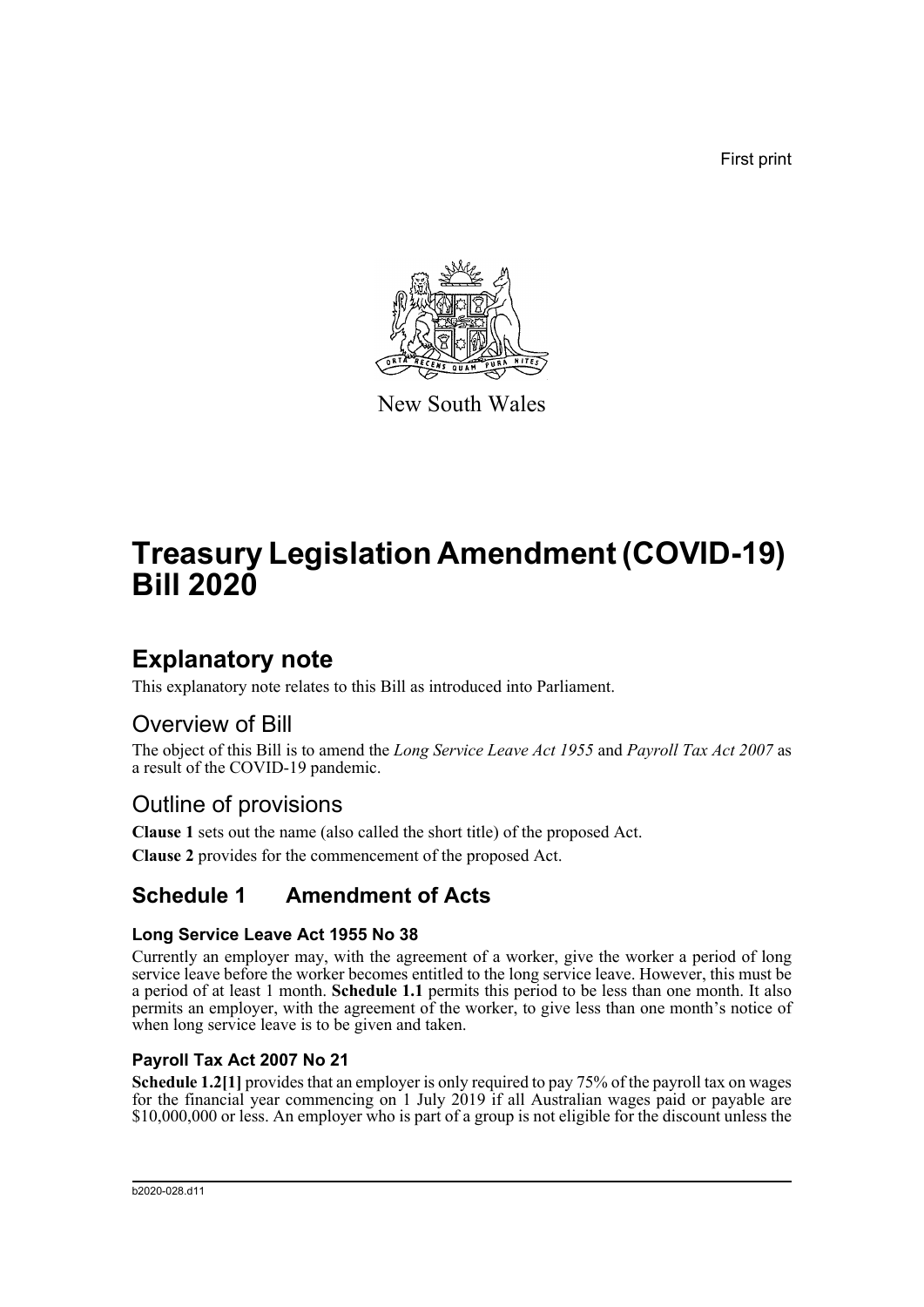Chief Commissioner has been provided with certain information regarding other employers in the group and the amount of taxable wages and interstate wages paid or payable by those employers. **Schedule 1.2[2]** increases the threshold amount for payroll tax liability for the financial year commencing on 1 July 2020 and subsequent financial years to \$1,000,000.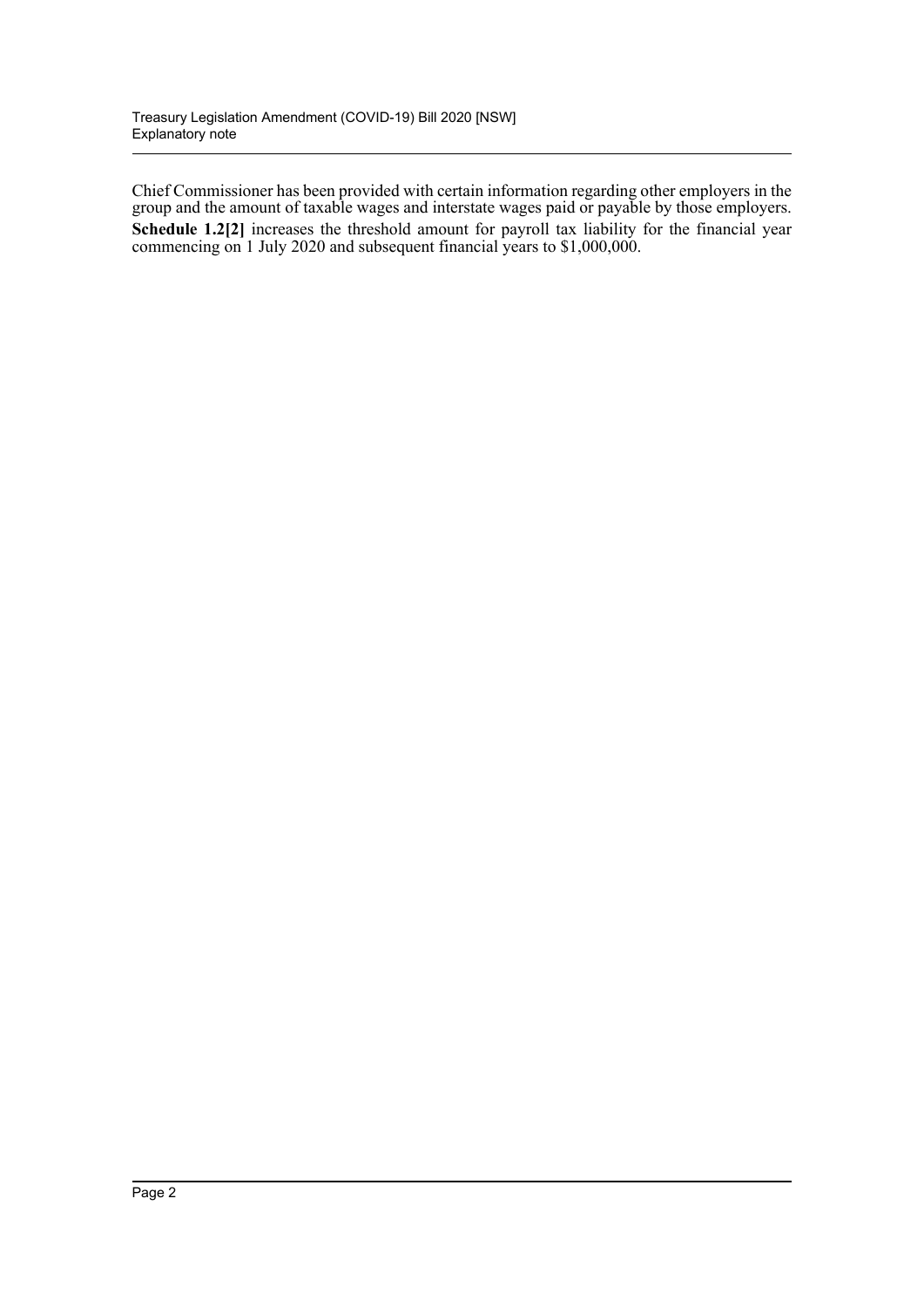First print



New South Wales

# **Treasury Legislation Amendment (COVID-19) Bill 2020**

## **Contents**

| Schedule 1 |   | <b>Amendment of Acts</b> |      |
|------------|---|--------------------------|------|
|            |   | 2 Commencement           |      |
|            | 1 | Name of Act              |      |
|            |   |                          | Page |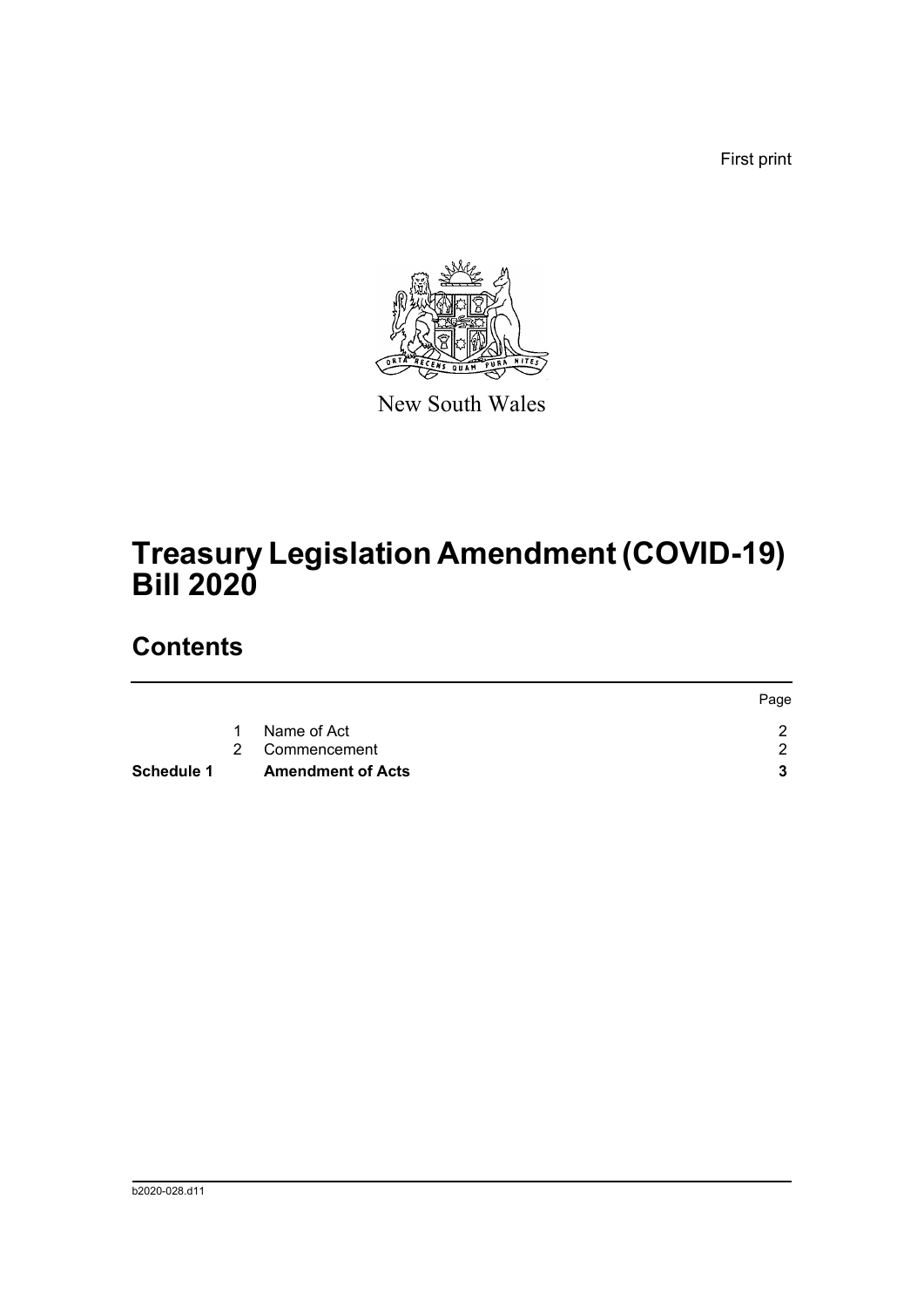

New South Wales

# **Treasury Legislation Amendment (COVID-19) Bill 2020**

No , 2020

#### **A Bill for**

An Act to amend the *Long Service Leave Act 1955* and *Payroll Tax Act 2007* as a result of the COVID-19 pandemic.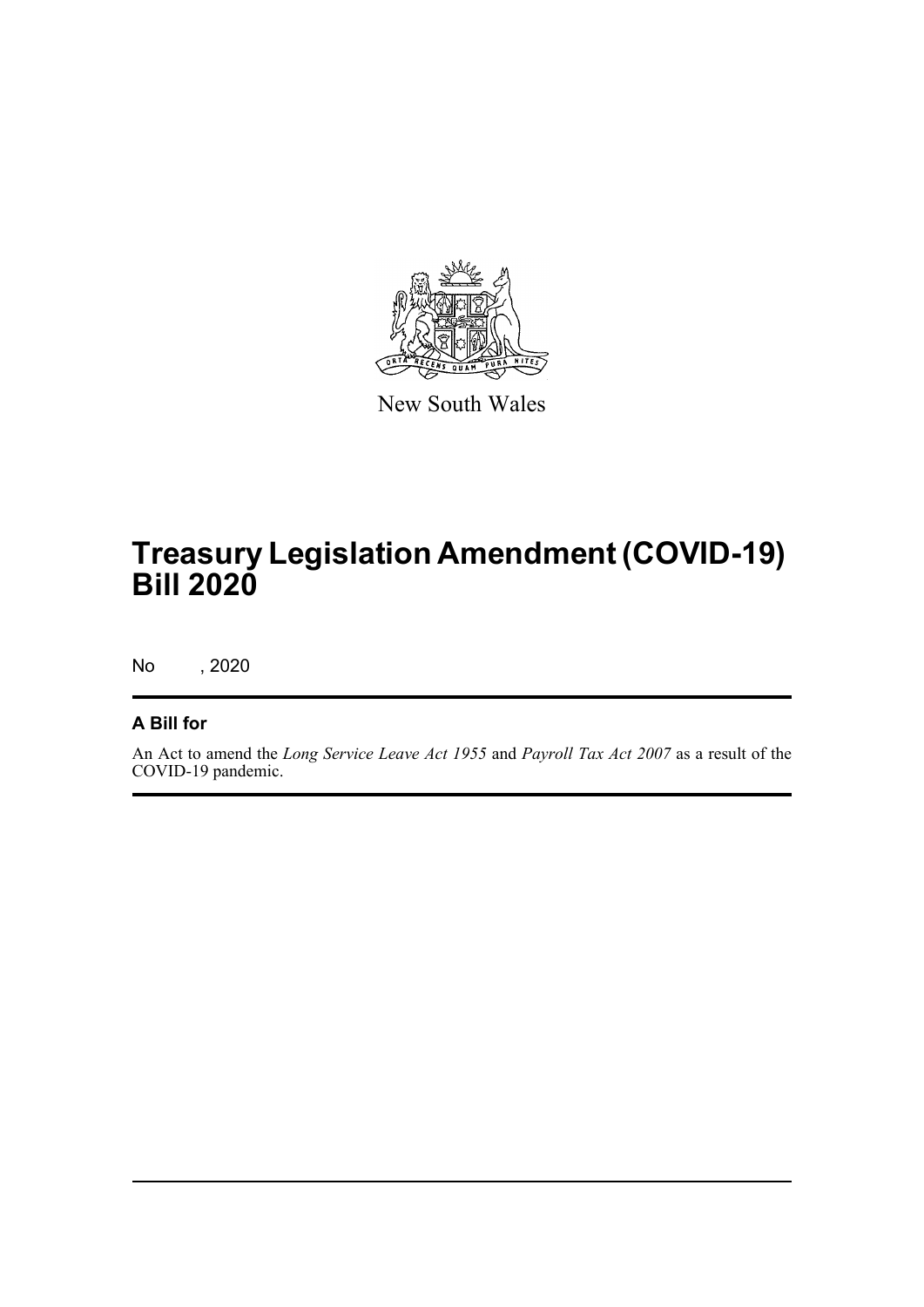Treasury Legislation Amendment (COVID-19) Bill 2020 [NSW]

<span id="page-4-1"></span><span id="page-4-0"></span>

| The Legislature of New South Wales enacts— |                                                                             |               |
|--------------------------------------------|-----------------------------------------------------------------------------|---------------|
|                                            | Name of Act                                                                 | $\mathcal{P}$ |
|                                            | This Act is the <i>Treasury Legislation Amendment (COVID-19) Act 2020</i> . | 3             |
|                                            | <b>Commencement</b>                                                         | 4             |
|                                            | This Act commences on the date of assent to this Act.                       | 5             |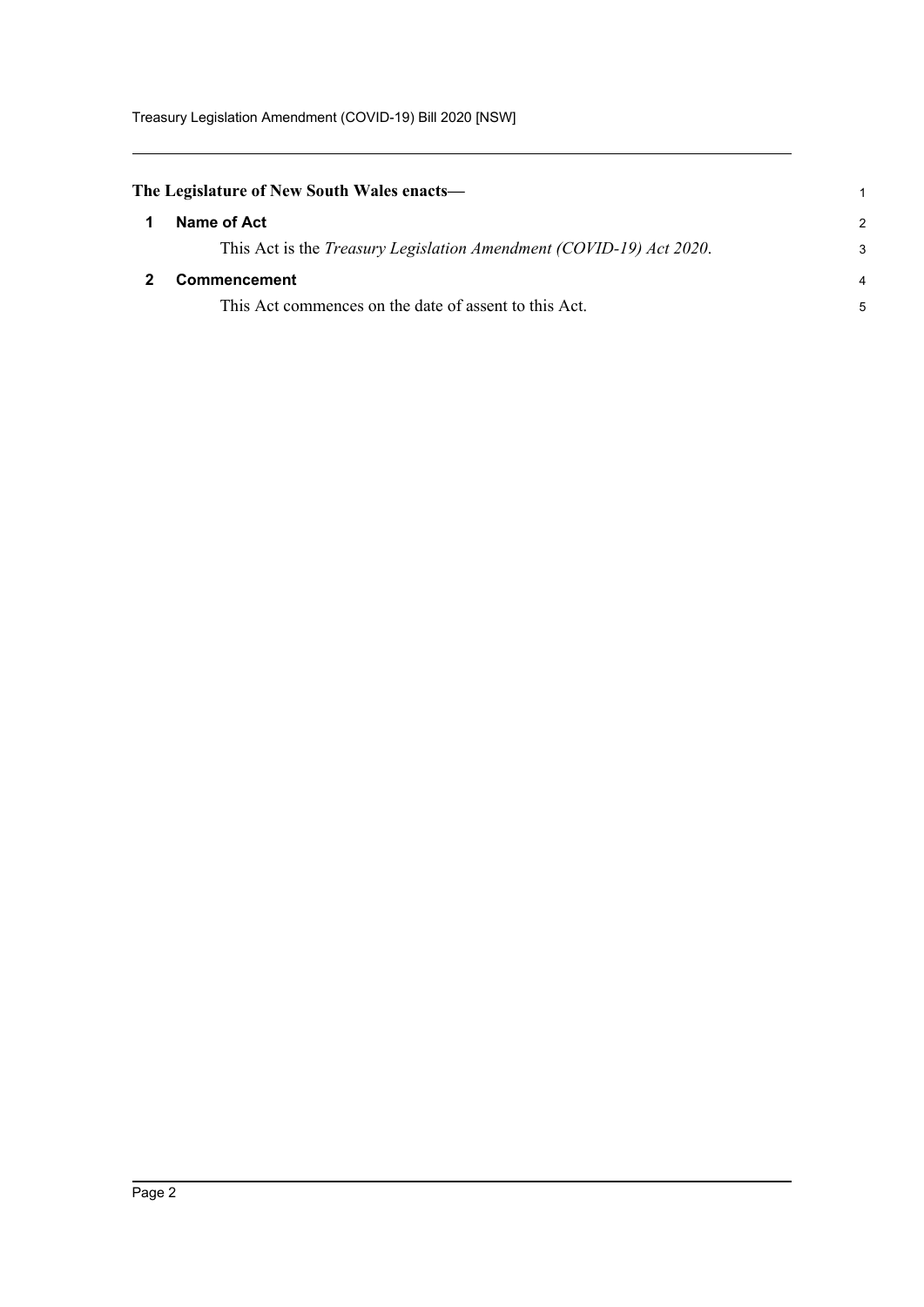<span id="page-5-0"></span>

|     | Schedule 1 |                    | <b>Amendment of Acts</b>                                                                                                                                                                                                                                           | $\mathbf{1}$         |
|-----|------------|--------------------|--------------------------------------------------------------------------------------------------------------------------------------------------------------------------------------------------------------------------------------------------------------------|----------------------|
| 1.1 |            |                    | Long Service Leave Act 1955 No 38                                                                                                                                                                                                                                  | 2                    |
|     |            | <b>Section 15A</b> |                                                                                                                                                                                                                                                                    | 3                    |
|     |            |                    | Insert after section 15—                                                                                                                                                                                                                                           | 4                    |
|     | 15A        |                    | <b>COVID-19 pandemic-special provisions</b>                                                                                                                                                                                                                        | 5                    |
|     |            | (1)                | This section has effect for the prescribed period and prevails to the extent of<br>any inconsistency with any other provision of this Act.                                                                                                                         | 6<br>7               |
|     |            | (2)                | An employer may, under section $4(3A)$ , give a worker a period of long service<br>leave that is less than one month if the worker agrees to that lesser period of<br>leave.                                                                                       | 8<br>9<br>10         |
|     |            | (3)                | An employer may, under section $4(10)$ , give a worker less than one month's<br>notice if the worker agrees to that lesser period of notice.                                                                                                                       | 11<br>12             |
|     |            | (4)                | In this section—                                                                                                                                                                                                                                                   | 13                   |
|     |            |                    | <i>prescribed period</i> means the period—                                                                                                                                                                                                                         | 14                   |
|     |            |                    | starting on the commencement of this section, and<br>(a)                                                                                                                                                                                                           | 15                   |
|     |            |                    | ending on—<br>(b)                                                                                                                                                                                                                                                  | 16                   |
|     |            |                    | the day that is 6 months after the commencement, or<br>(i)                                                                                                                                                                                                         | 17                   |
|     |            |                    | the later day, not more than 12 months after the commencement,<br>(i)<br>prescribed by the regulations.                                                                                                                                                            | 18<br>19             |
| 1.2 |            |                    | Payroll Tax Act 2007 No 21                                                                                                                                                                                                                                         | 20                   |
| [1] |            | <b>Section 99A</b> |                                                                                                                                                                                                                                                                    | 21                   |
|     |            |                    | Insert after section 99—                                                                                                                                                                                                                                           | 22                   |
|     | 99A        |                    | Temporary reduction for businesses with annual wages of \$10 million or less                                                                                                                                                                                       | 23                   |
|     |            | (1)                | An employer who is liable to pay payroll tax on wages paid or payable for the<br>financial year commencing on 1 July 2019 is only required to pay 75% of that<br>payroll tax if all Australian wages paid or payable by the employer are<br>$$10,000,000$ or less. | 24<br>25<br>26<br>27 |
|     |            | (2)                | An employer who is part of a group is not eligible for the reduction referred to<br>in subsection (1) unless the employer provides the Chief Commissioner with<br>the following information—                                                                       | 28<br>29<br>30       |
|     |            |                    | information about all other employers who are part of the group,<br>(a)                                                                                                                                                                                            | 31                   |
|     |            |                    | the amount of taxable wages and interstate wages paid or payable by<br>(b)<br>each of those employers for the financial year commencing on 1 July<br>2019.                                                                                                         | 32<br>33<br>34       |
|     |            | (3)                | For the avoidance of doubt, an employer does not cease to be eligible for the<br>reduction referred to in subsection $(1)$ merely because the employer ceased<br>paying wages before the commencement of this section.                                             | 35<br>36<br>37       |